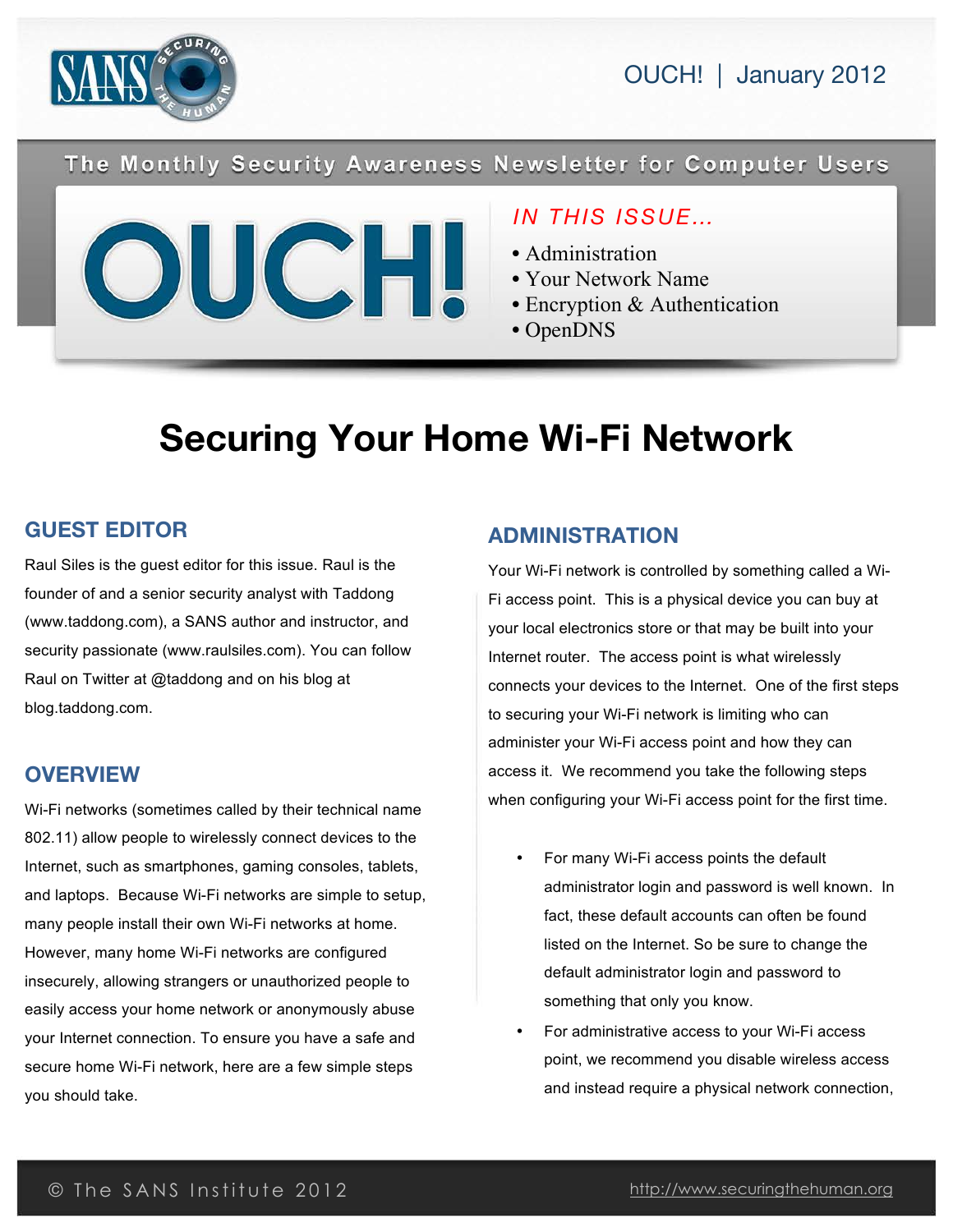

# **Securing Your Home Wi-Fi Network**

such as using an Ethernet cable. If you must have wireless administrative access, then at a minimum disable HTTP access and require HTTPS, which supports encryption.

#### **SETTING YOUR WI-FI NETWORK NAME**

Another option you will need to configure is the name of your Wi-Fi network (often called SSID). This is the name your devices will see when they search for local Wi-Fi networks. We recommend changing your default Wi-Fi network name. Give your network name something unique so you can easily identify it, but make sure it does not contain any personal information. Also, there is little value in configuring your Wi-Fi network as hidden (or nonbroadcast). Today most Wi-Fi scanning tools or any skilled attacker can easily discover the details of a hidden network. The recommended option is to leave your Wi-Fi network visible, but secure it using the other steps covered in this newsletter.

## **ENCRYPTION & AUTHENTICATION**

The next step is to ensure that only people you know and trust can connect to and use your Wi-Fi network and that those connections are encrypted. We want to be sure that neighbors or nearby strangers cannot connect to or monitor your Wi-Fi network. Fortunately, these dangers are easily mitigated by simply enabling strong security on your Wi-Fi access point. Currently one of the best options is to use the security mechanism WPA2. By simply enabling this you require a password for people to connect to your Wi-Fi network, and once authenticated, those connections are

*The key to a secure home Wi-Fi network\$is\$making\$sure\$only\$you\$ have\$administrative\$access,\$your\$ communications\$are\$encrypted,\$ and\$that\$people\$have\$to\$ authenticate\$to use\$your\$ network.*

encrypted. Be sure you do not use older, outdated security methods, such as WEP, or no security at all, which is called an open Wi-Fi network. An open network allows anyone to connect to your Wi-Fi network without any authentication. The recommended encryption method for WPA2 is AES only, versus other options such as TKIP or TKIP+AES.

When configuring the password people will use to connect to your Wi-Fi network, make sure it is different from the administrator password and that the password cannot be easily guessed; we recommend at least 20 characters long. This may sound like a very long password, but remember you most likely have to enter it only once for each of your